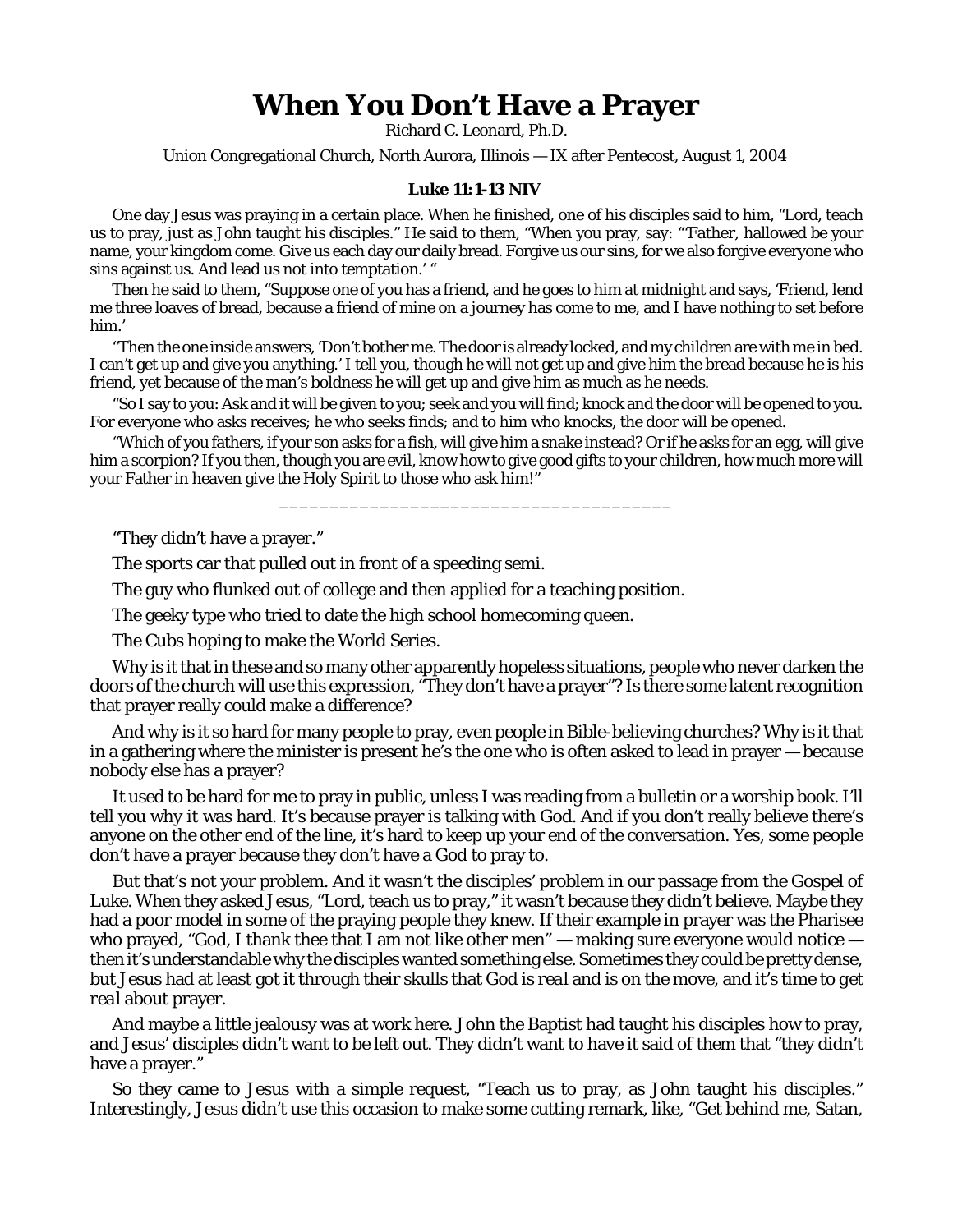you only want to pray because you're jealous of John's people." No, when his followers asked, "Teach us to pray," he just flat taught them how to pray!

He taught us several things about prayer. He gave us a *pattern for prayer***.** He taught about *persistence in prayer***.** And he taught about the *purpose of prayer.*

We'll come back to that first idea, the pattern, later on. But let's take up what Jesus taught about *persistence in prayer.* He used the example of the friend who comes at midnight, pounding on the door of his neighbor's house to borrow bread for company that's just arrived. Picture the scene: the householder is up on the flat roof with his family — in Palestine they slept up here because of the summer heat — and the Mrs. and all the children are asleep around him. If he gets up to find the bread, he has to clamber over all the kids and they're going to wake up cranky and the baby will start crying and the wife will have a fit. But what's he going to do? The friend beating on the door will wake them up anyhow. With friends like that, who needs enemies? As Jesus said, "I tell you, though he will not get up and give him the bread because he is his friend, yet because of the man's boldness he will get up and give him as much as he needs."

We ought not to push this too far. Jesus isn't teaching that prayer is a way of wresting away from a reluctant God something he doesn't really want to give. But he *is* teaching us that consistent prayer gets results. He follows up the story by saying, "Ask and it will be given to you; seek and you will find; knock and the door will be opened to you. For everyone who asks receives; he who seeks finds; and to him who knocks, the door will be opened."

Some interpreters try to make this mean more than it says about persistence. [The Greek tense here is the perfect tense, which is taken to mean "Ask and keep on asking . . . Seek and keep on seeking . . . Knock and keep on knocking." The trouble with this is that Jesus didn't teach in Greek. The Greek New Testament is a translation of what he actually said, and the original Aramaic wouldn't have this nuance.] It's really just a simple truth: The way to get something is to ask for it, the way to find something is to look for it, the way to open a door is to knock on it. We just can't bypass *step number one*, to pray in the first place. But that's the very step we might forget to take — when we just don't have a prayer. As Jesus' brother reminds us, in James 4:2: "You have not, because you ask not."

Jesus goes a step further, in our passage, by showing us the *purpose of prayer.* He does it with a couple of illustrations: "Which of you fathers, if your son asks for a fish, will give him a snake instead? Or if he asks for an egg, will give him a scorpion? If you then, though you are evil, know how to give good gifts to your children, how much more will your Father in heaven give the Holy Spirit to those who ask him!"

We learn here two things about prayer. First, prayer is about relationships — specifically, a *family* relationship with our heavenly Father. There's no point in praying to a tyrant, a kind of heavenly Saddam Hussein. There's no point in praying to some nebulous, fuzzy blob, or to the good side of The Force. The only point to prayer is that we're talking with our Father, the head of our family who has our best interests at heart.

Think about this: if prayer is a family matter, those who aren't in the family really *don't* have a prayer. Our father ought to be willing to do good things for us, but if someone isn't *our* father why would we ever ask *him* for these things? Perhaps people who've never committed themselves to God *think* they are praying when they address him, but the first real prayer of the unbeliever is, "Lord, I repent. Take me into your family, through Jesus your Son."

Second, our Father *is eager* to give us good things — not just what we think we want, but things that fit into his plan for us. As John says, "This is the confidence we have in approaching God: that if we ask anything *according to his will*, he hears us" (1 John 5:14). Jesus makes it plain that our Father wants to give one thing above all else — his Holy Spirit. Why? Because it's by the Spirit that you and I are enabled to be God's witnesses and servants in a world that desperately needs to hear about the benefits of being part of the family of God. "You will receive power," Jesus told us, "when the Holy Spirit comes on you; and you will be my witnesses" (Acts 1:8). And (if you'll pardon the expression) it's like God is just *itching* for us to ask him for the very thing he most wants to give us. The Holy Spirit is the key to making our lives count, as we're empowered to overcome the darkness around us and become beacons of light and love and healing.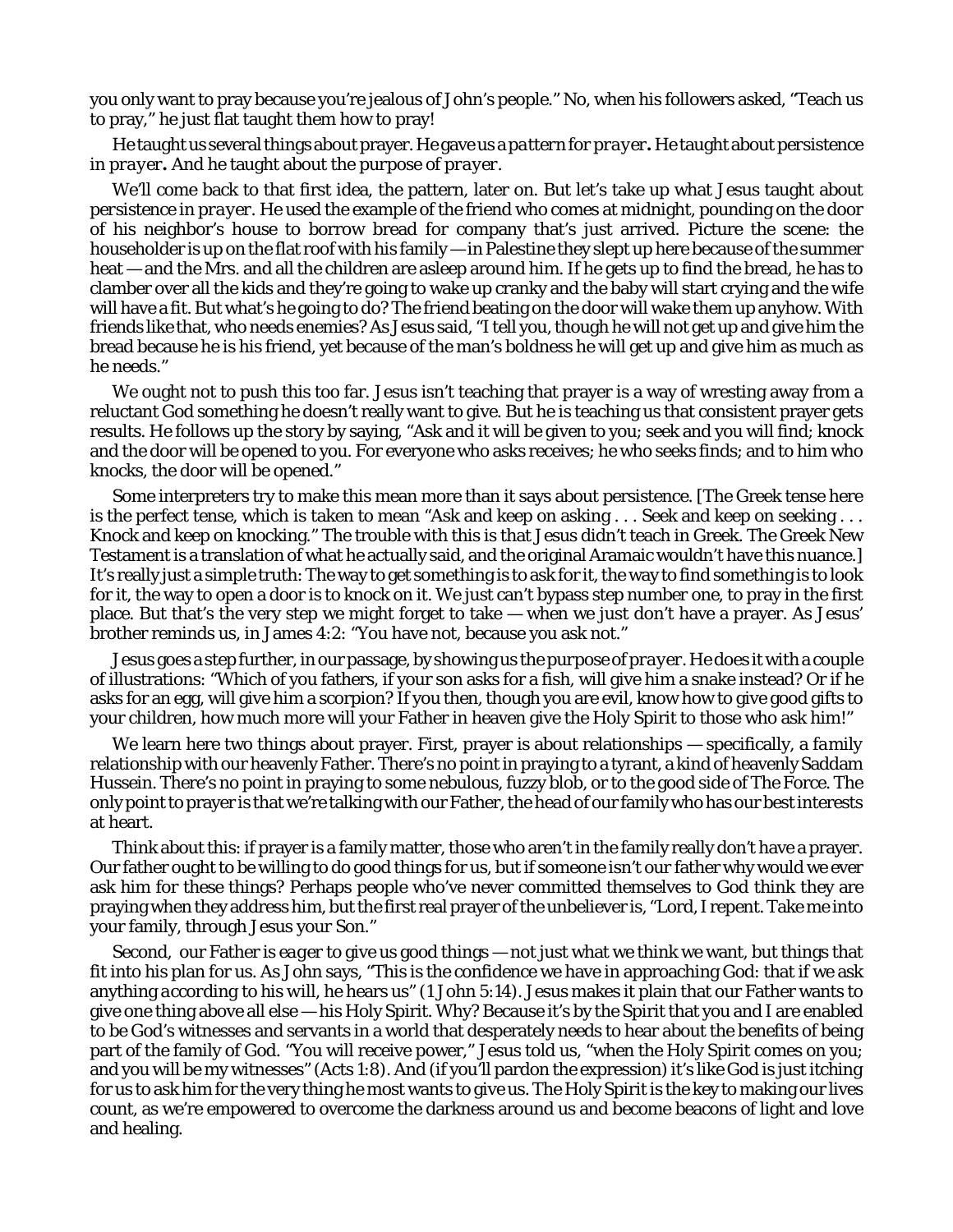So to undergird the *purpose* of prayer, to enable *persistence* in prayer, Jesus established a *pattern* for prayer. He gave the disciples a model prayer we call the Lord's Prayer, also called the "Our Father" from its opening words. It's clear, it's logical, it's short but it covers the bases of a well-rounded prayer life. We'll take a brief look at them.

*First,* Jesus teaches us to begin with adoration of the holy God: "Our Father, who art in heaven, hallowed be thy name." Prayer begins by recognizing who it is we are praying to: not a projection of our culture's values but one who is hallowed or holy — a biblical word that means set apart from the ordinary. There's a mystery about the being of God, whose thoughts are not our thoughts, neither are his ways our ways (Isaiah 55:8). He's our Father, but not the ineffective and bumbling father of a TV situation comedy. He's not the preoccupied or abusive father so many people have had to deal with today. He is a father of authority, dignity mystery — and compassion.

Jesus teaches us*, second,* to submit to our Father's will: "Thy kingdom come, thy will be done on earth as it is in heaven." Think of this in its broad dimensions. It's not just for God's will for our personal lives that we are praying. We pray that his will may have its effect over all the earth: our community, our nation, our world. Such prayer is much needed today, and its purpose isn't to force our agenda on God but to align ourselves with what he wants to do in his world.

*Third,* Jesus taught us to pray acknowledging our dependance on God for every need. "Give us this day our daily bread." Three things about this. *First***,** it's hard to pray this prayer, because we would like God to supply our needs not just for today but for tomorrow and the day after. There's no Social Security in the Lord's Prayer, no entitlement. Instead, it expresses a *daily* dependance on God that forces us to maintain the family relationship. If God gave us, right now, everything we would ever need, it wouldn't be a gift from our Father. It would be like a bequest from a dead uncle, and we could easily live off the interest and forget the family ties. *Second*, the bread Jesus is talking about isn't just food or material sustenance. In the Bible, bread is a symbol for all that sustains and preserves our life. It's a symbol for the life-giving Word of God; as Jesus told the devil, quoting Deuteronomy 8:3, "Man shall not live by bread alone, but by every word that proceeds from the mouth of God." And bread is a symbol of God's healing and deliverance, for when the Syrophoenician woman asked Jesus to cast the demon out of her daughter he tested her faith by answering, "It is not right to take the children's *bread* and throw it to the dogs" (Mark 7:27). When we pray, "Give us this day our daily bread," we're appealing to God for healing of our lives, for insight into his purpose for us, and for ordinary physical needs. *Third***,** Jesus said, "I am the bread of life; he who comes to me shall not hunger, and he who believes in me shall never thirst" (John 6:35).

*Break thou the bread of life, dear Lord, to me, As thou didst break the loaves beside the sea. Beyond the sacred page, I seek thee, Lord; My Spirit pants for thee, O living Word!* 

Jesus himself, in his risen presence, is the true Bread. That's why it's appropriate to pray, "Give us this day our daily bread," just before sharing in Holy Communion, the emblems of Jesus' life in our midst.

In the *fourth* place, Jesus reminds us to come to God acknowledging our sinfulness. "Forgive us our trespasses, as we forgive those who trespass against us." Instead of praying like the Pharisee, "God, I thank you I'm not like those sinners over there," we pray with the tax collector, "Lord, have mercy on me, a sinner." We don't make ourselves out to be worthless scum. We are anything but that in our Father's eyes. But, as Paul wrote, "All have sinned and fall short of the glory of God," and we need to acknowledge our brokenness before him. It's not only God we have sinned against, but other people, and they have sinned against us. That's just part of being human. As Alexander Pope said, "To err is human, to forgive divine." Forgiveness is God's gift. Jesus explains elsewhere that unless we forgive others we won't be forgiven our own sins. We can't clench our fist, clutch our hurts and refuse to release all those things that have been done to us by others, or we'll never grasp God's forgiveness. It takes an *open hand* to receive a gift.

Jesus concludes his pattern for prayer, "Lead us not into temptation, but deliver us from evil." He's not just talking about moral temptation here, for the word *peirasmos* really means *testing* or *trial.* Here's